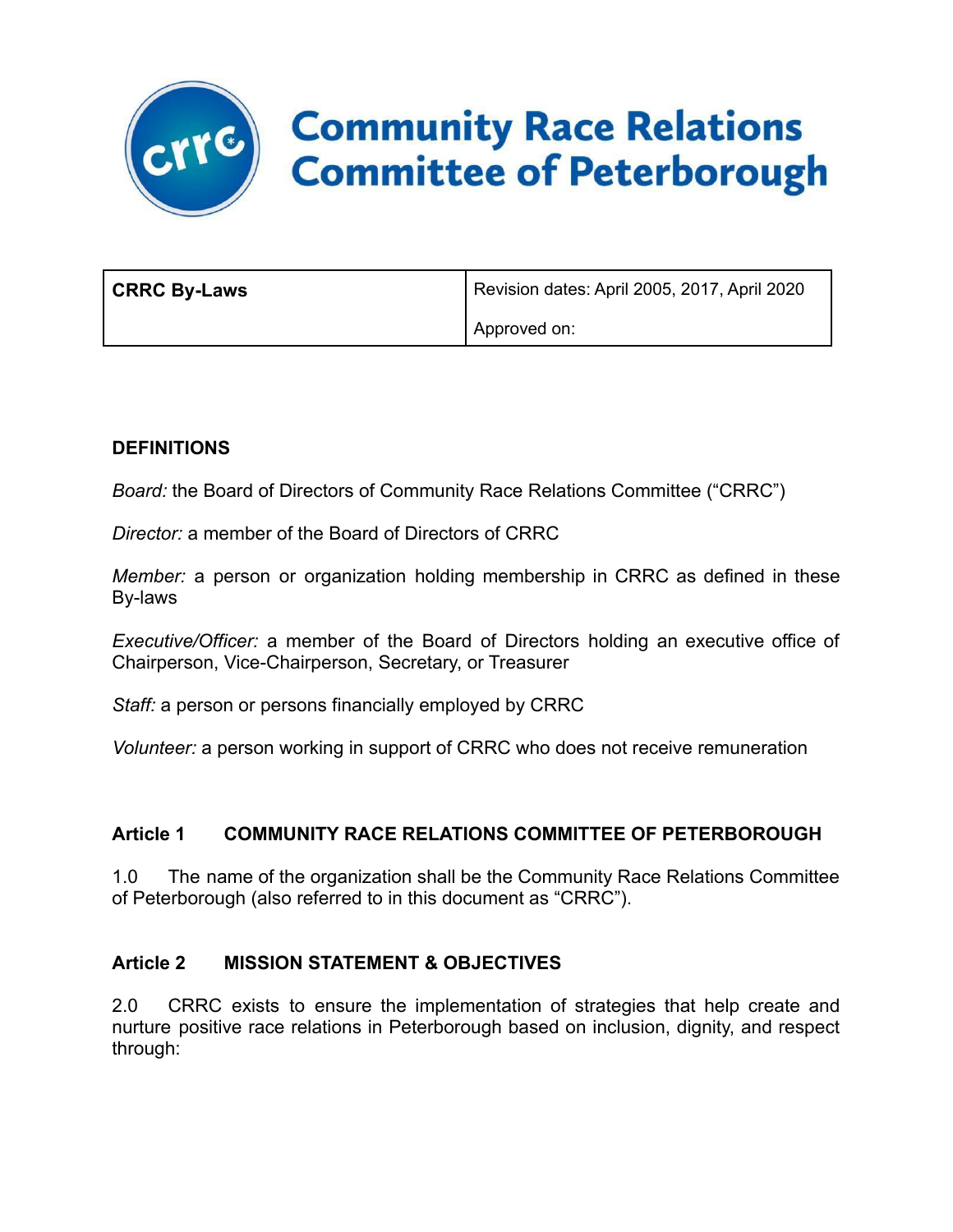2.1 Advocacy for those affected by racism and discrimination, including the encouragement of consultation and conflict resolution

2.2 Collaboration, including the partnering with City and community organizations on intersecting issues of diversity, and the promotion and development of community networks focused on equity and inclusion

2.3 Education, including the development of anti-racism resources, and the expansion of community understanding of the impacts of racism, bias and discrimination

#### **Article 3 HEAD OFFICE**

3.0 The head office of the Community Race Relations Committee shall be in the City of Peterborough, in the province of Ontario, and at such place therein as the Directors may from time to time determine.

3.1 The CRRC's catchment area shall be within the territorial boundaries of the City of Peterborough and the County of Peterborough, in the Province of Ontario, Canada.

#### **Article 4 SEAL**

4.0 The seal, an impression of which is stamped in the margin hereof, shall be the seal for the CRRC.

#### **Article 5 MEMBERSHIP AND FEES**

5.0 Membership in the CRRC is open to individuals or agencies that support the mission and objectives of the CRRC and meet the requirements of Articles 5.3 to 5.5.

5.1 Each individual Member shall be entitled to one vote on each question arising at any special or general meeting of the Membership held in the following fiscal year. Current staff of the CRRC may become Members but are not entitled to vote at any special or general meeting.

5.2 Each member shall promptly be informed by the staff of his/her admission as a Member.

5.3 All Members shall pay an annual membership fee as determined from time to time and passed at a meeting of the Board of Directors.

5.4 Membership is open to any person who resides, studies or works in Peterborough City or County. Eligible Members shall submit a membership application and, in the opinion of the Board, hold a genuine interest in the objectives of the CRRC. In order to be in good standing at an Annual General Meeting, all memberships must be established or renewed, including paying their annual membership fee, before the beginning of the meeting.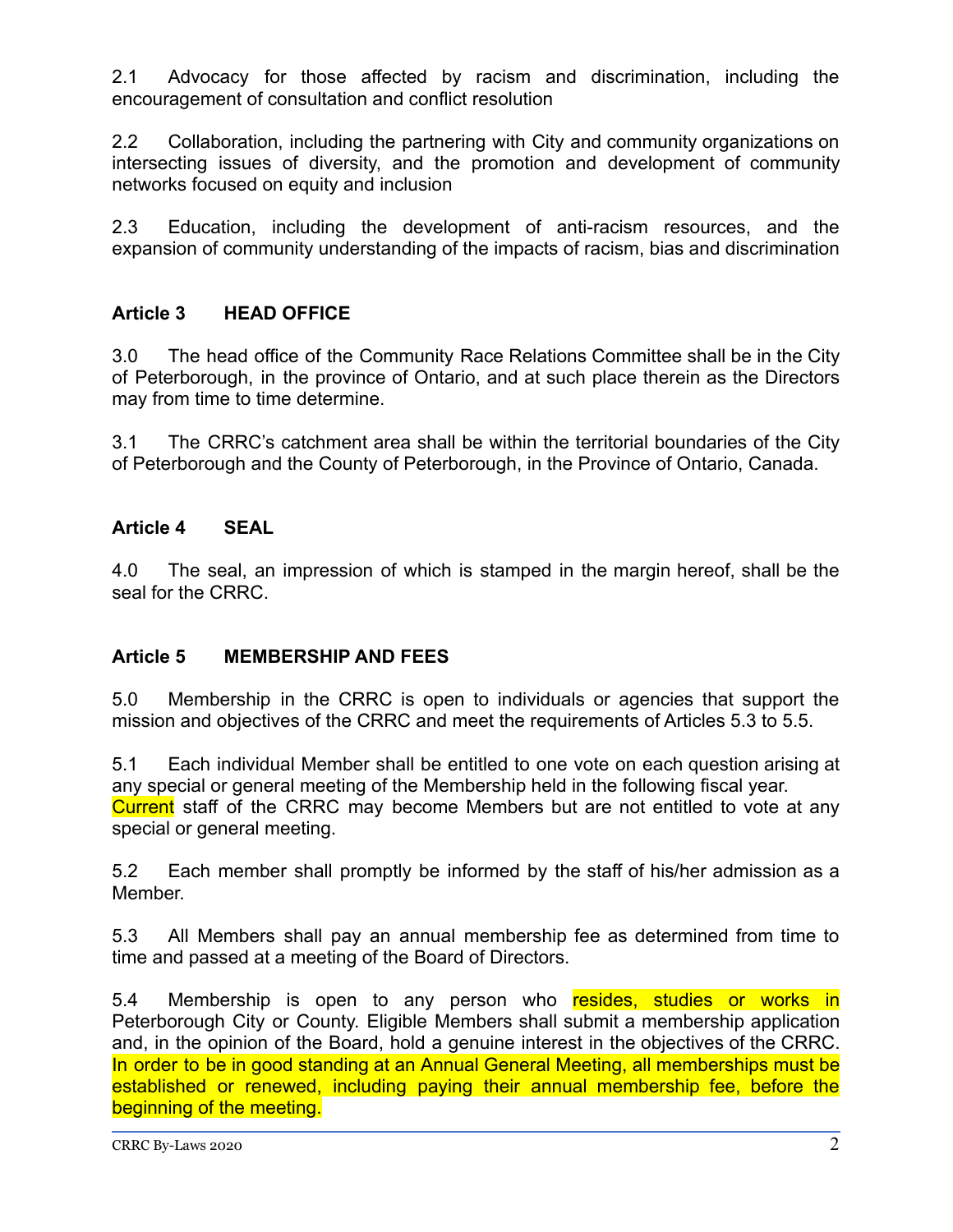5.5 Members shall be notified in writing of the membership dues at any time payable by them and, if any are not paid within one (1) calendar month of the membership renewal date, the members in default shall automatically cease to be Members of the CRRC.

5.6 The Board may suspend or terminate a Membership if the Member has failed to abide by the By-laws and has engaged in activity judged to be harmful to the mission or fiscal wellbeing of the CRRC or harassed or caused harm to staff of the CRRC. The affected Member will receive 15 days written notice of the Board's impending decision on their status and will have the opportunity to submit a written response not less than 5 days before the end of the 15 day period. The member may appear before the Board to address the matter before its deciding vote, whose decision will be final.

5.7 Any Member may resign by providing written notice to the Board Executive. The Member's name will be removed from the Register of Members.

5.8 No rights or privileges of any Member are transferable to another person.

# **Article 6 BOARD OF DIRECTORS**

6.0 The affairs of the CRRC shall be governed by a Board of Directors consisting of nine (9) members. The Board shall designate two (2) seats for one (1) current student of Fleming College and one (1) current student of Trent University, which will be 1-year terms. All other Board positions will consist of a term of two (2) years. All Directors shall be elected at the Annual General Meeting of Members. Each Director may be re-elected at subsequent AGMs but shall serve no more than three (3) consecutive terms before leaving the Board for a period of no less than one (1) year. Former staff of the organization may seek a Board position no sooner than six (6) months following their employment. The Board of Directors will strive to consist of at least four (4) people of colour, including its Chairperson.

6.1 All Directors must be Members in good standing, be at least 18 years old, and reside, study, or work within CRRC's catchment area. All Board members shall abide by the CRRC's Board and Committee Code of Conduct and all other policies that may be adapted from time to time by the Board.

6.2 Meetings of the Board of Directors may be called by the Chairperson or by the Vice Chairperson on written direction signed by two Members.

6.3 Notice of all meetings of the Board of Directors shall be e-mailed, telephoned, mailed or delivered to each Director not less than 48 hours before the meeting is to take place. The statutory declaration of the Chairperson that notice has been given pursuant to this By-law shall be sufficient evidence of the giving of such notice. The Board may appoint a day or days in any month or months for regular meetings at an hour to be named. A Directors' meeting may also be held, without notice, immediately following the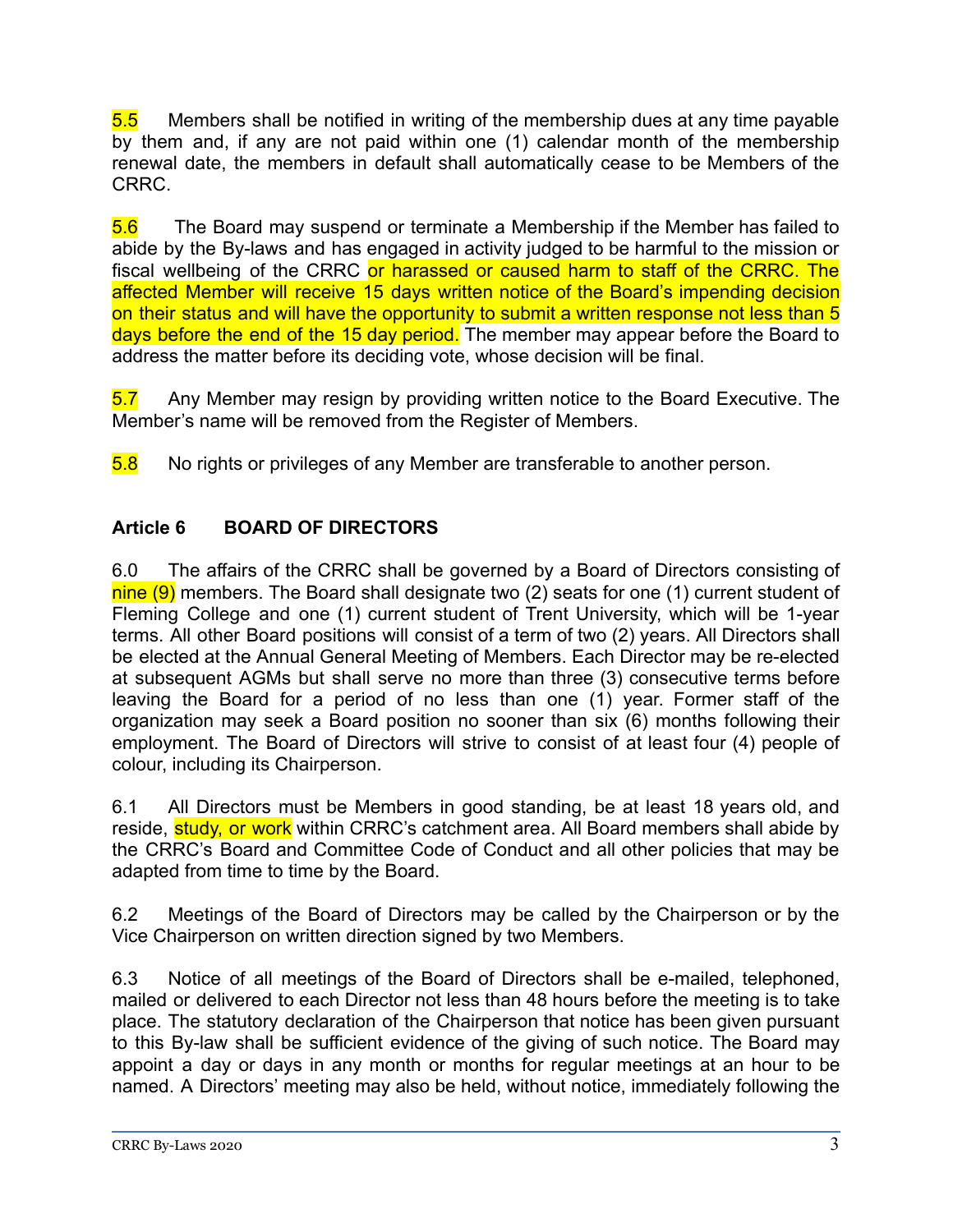Annual General Meeting of the CRRC. The Directors may consider or transact any business either special or general at any meeting of the Board.

6.4 The Board of Directors shall choose a Chairperson from among the Board members by a simple majority vote at the first Board meeting after the Annual General Meeting. In the absence of the Chairperson, their duties may be performed by the Vice Chairperson or other Directors as the Board from time to time appoints for the purpose.

6.5 If not re-elected as a Director, the immediate past Chairperson or other immediate past executive members of the Board may be invited to act for one (1) year as an ex-officio Board member. Ex-officio members are not entitled to voting privileges or quorum inclusion, and are not required to continue to hold Membership within the organization.

#### **Vacancies**

6.6 Any vacancy on the Board of Directors may be filled by the Board from among qualified Members of the CRRC who may be appointed until the following Annual General Meeting, at which time they must be duly elected to remain in office.

6.7 If, in the opinion of the Board, a Director is not acting in the best interests of the CRRC as defined by the Board and Committee Code of Conduct and Conflict of Interest policies, the Board may, by a simple majority vote, call an extraordinary meeting of the Board to determine whether or not the Director shall be dismissed from the Board.

6.8 Any Director may be removed from the Board if three (3) meetings of the Board are missed within the fiscal year without *advance written notice and clear reason* to be absent as accepted by the Board.

6.9 The Members of the CRRC may, by resolution passed by at least two-thirds of the votes cast at a general meeting of which notice specifying the intention to pass such resolution has been given, remove any Director before the expiration of their term of office. Through a majority of votes cast at that meeting, the Membership may elect any Member to serve in place of the removed Director for the remainder of their term.

6.10 Any Director removed or dismissed from the Board will immediately lose membership in the CRRC along with all its accompanying rights. A former Director may submit a request in writing to reinstate membership after three (3) years from dismissal or removal to be presented at the next Annual General Meeting and to be approved by two thirds of members.

#### Quorum and Meetings

6.11 A two-thirds majority (66%) of Directors will form a quorum for the transaction of business. Except as otherwise required by law, the Board of Directors may hold its meetings at such place or places as it may from time to time determine.

6.12 Board minutes shall be distributed within 48 hours of the Board meeting to the Board of Directors through electronic mail. All minute discrepancies are to be brought to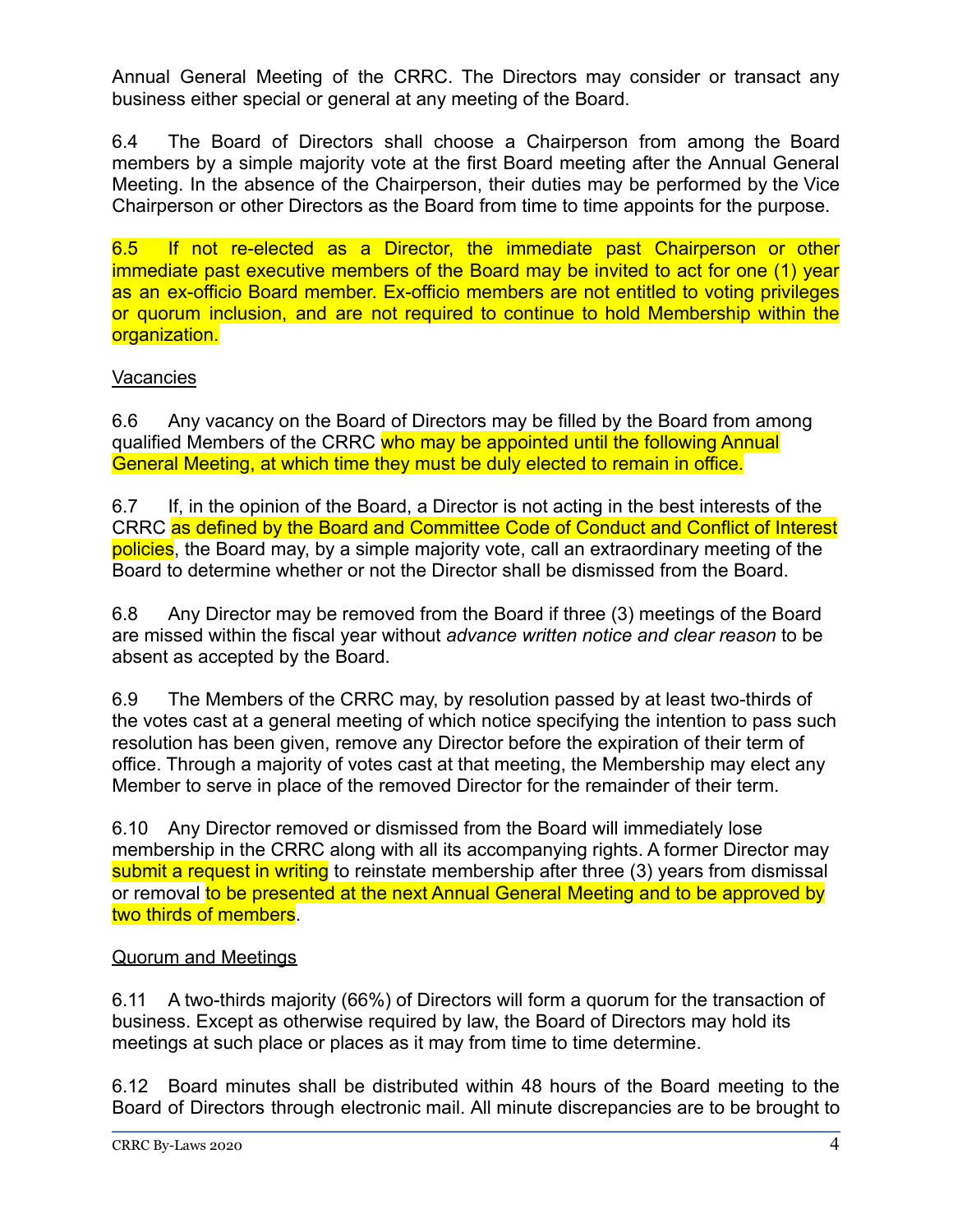the Board Secretary for amendment by the end of the next Board meeting. The Board will vote on and approve minutes of the last meeting at its next meeting.

# Voting

6.13 Decisions of the Board shall be in the form of Motion, duly seconded and voted upon. While striving for consensus-based decision-making, questions arising at any meeting of Directors which are not passed unanimously shall be decided by a majority of votes. All Directors, including the Chairperson, may vote on any question. In the case of a tie vote, the motion shall be defeated. A declaration by the Chairperson that a resolution has been carried and an entry to that effect in the minutes shall be admissible in evidence as prima facie proof of the fact without proof of the number or proportion of the votes recorded in favour of or against such resolution.

# **Article 7 ERRORS IN NOTICE, BOARD OF DIRECTORS**

7.0 No error or omission in giving such notice for a meeting of Directors shall invalidate such meeting or invalidate or make void any proceedings taken or had at such meeting, and any Director may at any time waive notice of any such meeting and may ratify and approve of any or all proceedings taken or had thereat.

# **Article 8 POWERS**

8.0 The Directors of the CRRC may administer the affairs of the CRRC and make or cause to be made for the CRRC any kind of contract which the CRRC may lawfully enter into, and generally may exercise all such other powers and do all such other acts and things as the CRRC is by its charter or otherwise authorized to do.

8.1 The Board and individual Directors represent the Membership of the CRRC and are directly accountable to said Membership. They also have a fiduciary duty to those who provide funds to CRRC and to its staff for the sound administration of the CRRC. In addition, they have a general duty of trust to those served by the CRRC, and to the general public.

8.2 **[DELETE]** The Board may authorize lease of property to any party upon the authorization of a simple majority vote at a meeting of the Board upon terms and conditions determined by the Board for up to a period of 5 (five) years, with a term of automatic renewal for an additional and no longer than 5 (five) years, and with 3 (three) months' notice to vacate by either the landlord and tenant and any other terms as agreed upon by the landlord and tenant. The Board may set policies regarding the use of its offices.

8.3 The Board may appoint any person or persons to perform any function which they deem necessary to conduct the CRRC's business. The Board will be responsible for the hiring and releasing of the Coordinator.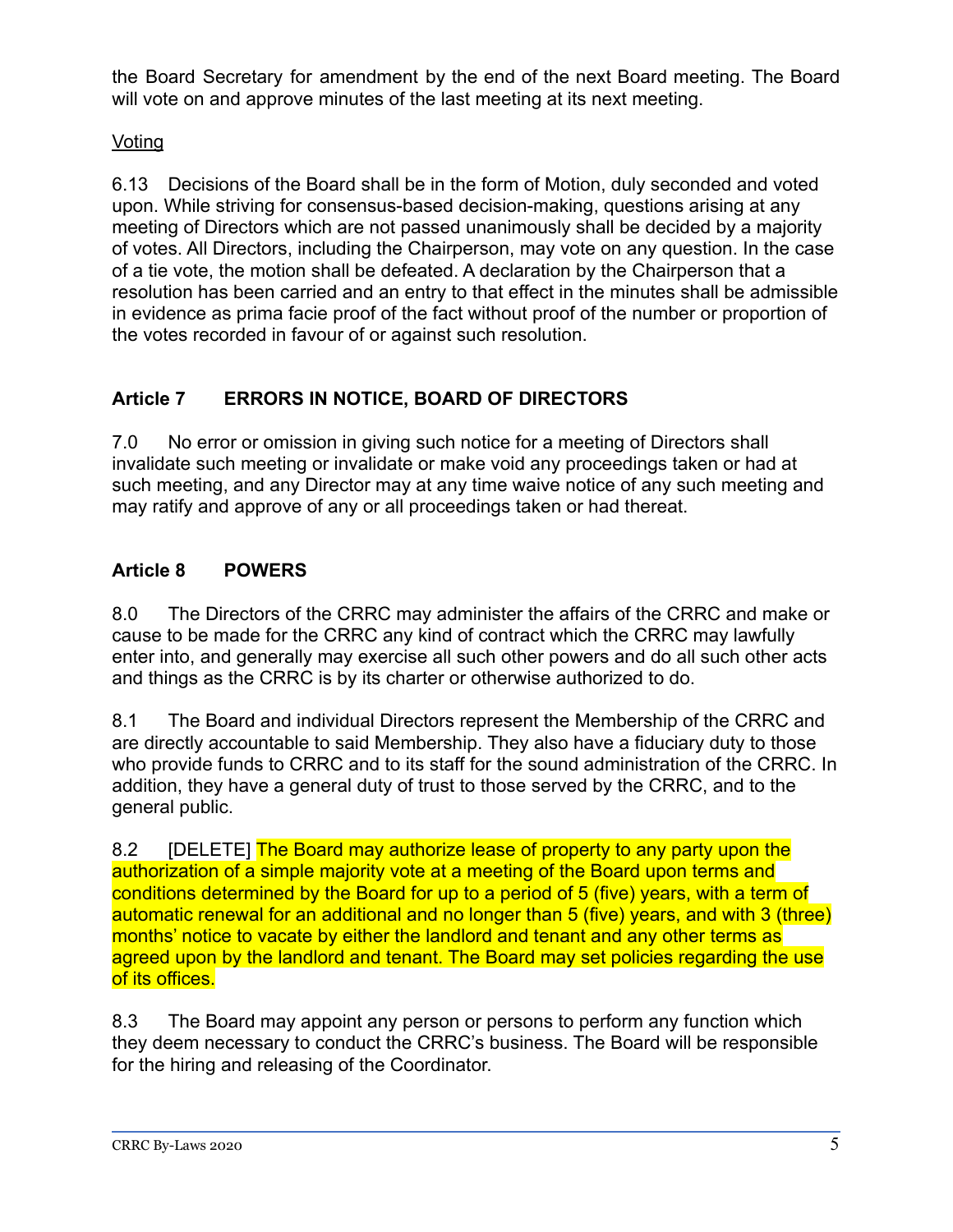8.4 The Board shall establish such standing and temporary committees which they deem necessary to serve the needs of the CRRC. Each standing or temporary committee shall consist of a Chairperson to be named by the Board, and may include community members recruited by the Board or staff. A temporary committee shall exist only so long as it serves a current, useful purpose. A temporary committee may be dissolved by the Board if in the Board's opinion it no longer serves this current, useful purpose.

# **Article 9 REMUNERATION OF DIRECTORS**

9.0 The Directors shall receive no remuneration for acting as such except repayment of reasonable expenses incurred by them in the normal course of their duties. No Director shall directly or indirectly receive any profit from their position.

9.1 Board members who would like to apply for a staff or contract employment position must resign from the Board at least one meeting prior to applying.

# **Article 10 OFFICERS OF THE CRRC AND EXECUTIVE COMMITTEE**

10.0 The officers of the CRRC shall be: Chairperson, Vice-Chairperson, Secretary, and Treasurer, and together they shall form the Executive Committee of the Board. The Chair, Vice-Chair and Treasurer shall be elected for a one-year term and the Secretary shall be elected for a two-year term from among the Directors at the first Board of Directors meeting held after the Annual General Meeting. Officers may serve two (2) consecutive terms. Previous service as a CRRC Officer does not disqualify a person from future eligibility as a CRRC Officer, but they may serve again no sooner than one (1) year from the last date of their term. No person shall be eligible to serve at any time in the future as a CRRC Officer if after election they have been disqualified as a member of the Board. If an executive office becomes vacant, the Board of Directors shall elect another Board member to serve the remainder of the term.

10.1 A person nominated for any office of the CRRC must be in attendance at the meeting, or give their consent in writing to another member.

#### Duties of Officers

10.2 The **Chairperson** of the Board shall:

○ Be a member of the Board of Directors

○ Preside at all meetings of the Board

○ Be responsible for the appointment of the Board members to such committees as provided for in the By-laws

○ Report to each annual meeting of the CRRC, and at such other times as they deem necessary, concerning the **governance** of the CRRC

 $\circ$  Be responsible for the administration of all meetings, including the setting of agendas and other related duties

 $\circ$  Fulfill any other duties that may be specified from time to time by the Board of Directors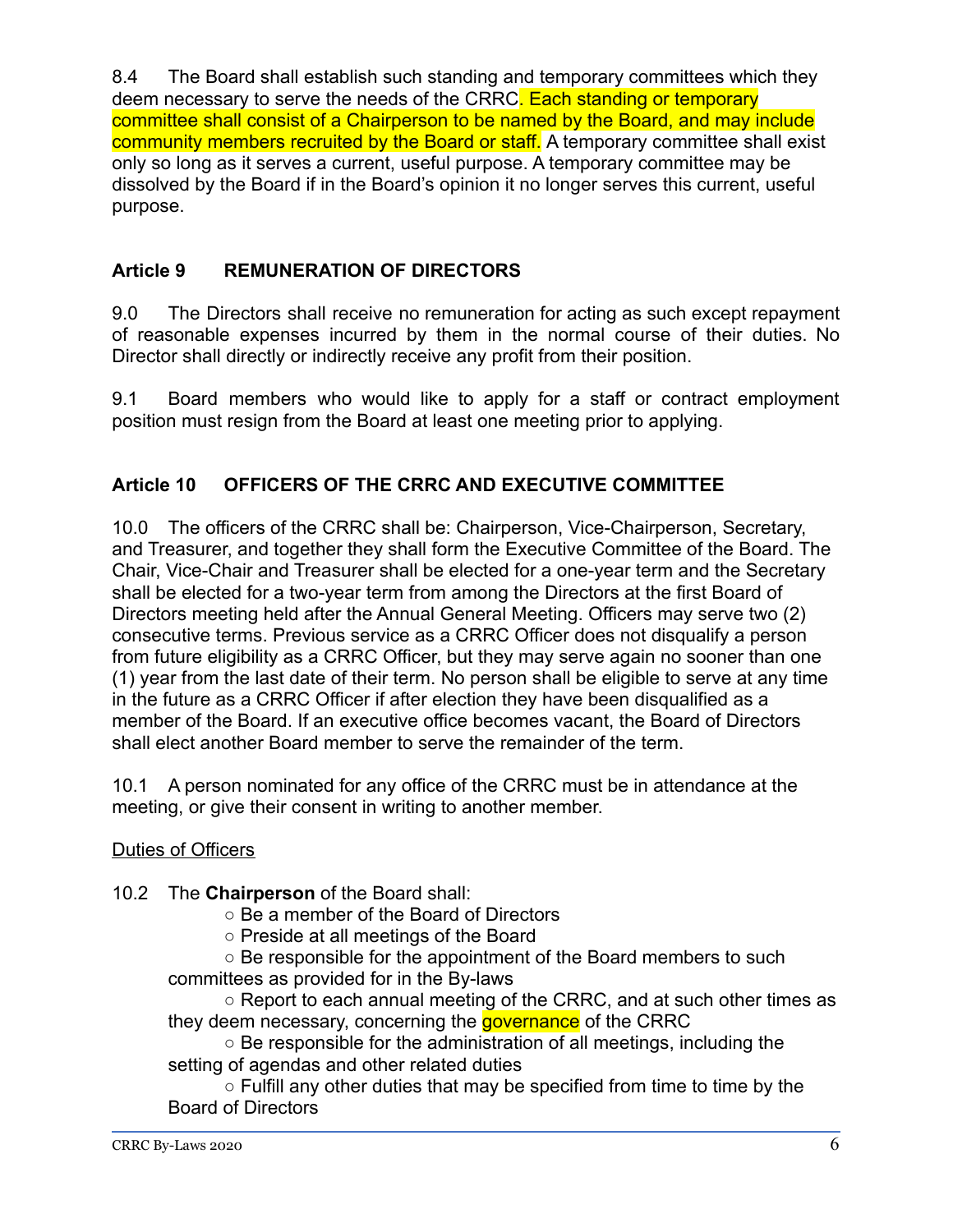#### 10.3 The **Vice-Chairperson** of the Board shall:

○ Be a member of the Board of Directors

 $\circ$  Preside at all meetings of the Board of Directors and of the Members if the Chair of the Board is absent, is unable or refuses to act, or is in a conflict of interest

 $\circ$  Have such other duties and powers as the Board may specify

10.4 The **Treasurer** shall have all the power and duties generally pertaining to that office including the responsibility for:

○ Custody and control of all securities and funds

○ Reports of all financial holdings and transactions of the Board

○ Presenting annual financial statements to the Board and the CRRC Membership of the financial operations of the CRRC and such other financial reports as are required from time to time by the Board, the CRRC, or by law

○ Reporting to the Executive should CRRC policies be breached, within seven (7) days of discovery of the breach

10.5 The **Secretary** shall be responsible for:

○ The minutes of all meetings of the Board and of the Executive

**Committee** 

 $\circ$  The safekeeping of all correspondence to and from the Board, a copy of all minutes (including an attendance record of those attending meetings of the Board and Executive Committee), and other documents and records of the Board

○ Distributing copies of minutes to each Board member

 $\circ$  Such other duties as ordinarily pertain to that office or directed from time to time by the Board

# **Article 11 ANNUAL AND GENERAL MEETINGS OF THE MEMBERS**

11.0 The annual general meeting of the members shall be held at a place in Peterborough and on such day as determined by the Board of Directors.

11.1 A general meeting shall be held a minimum of once per year unless a meeting is requested by two-thirds (2/3) majority of the Members, in which case it will be held at such date, time and place as chosen by the Board.

11.2 At every general meeting, in addition to other business that may be transacted, the report of the Directors, the financial statement, and the minutes of the previous elections meeting shall be presented.

11.3 The Chairperson or Secretary shall call a general meeting on a majority vote of the Board of Directors or upon written request from a Director and four Members.

11.4 No public notice of the Annual General Meeting or any other general meeting shall be required, but notice of the time and place of every such meeting shall be given to each Member by sending it by e-mail, mail or telephone, and posting the notice on the organization's website, no less than 30 days before the time fixed for the holding of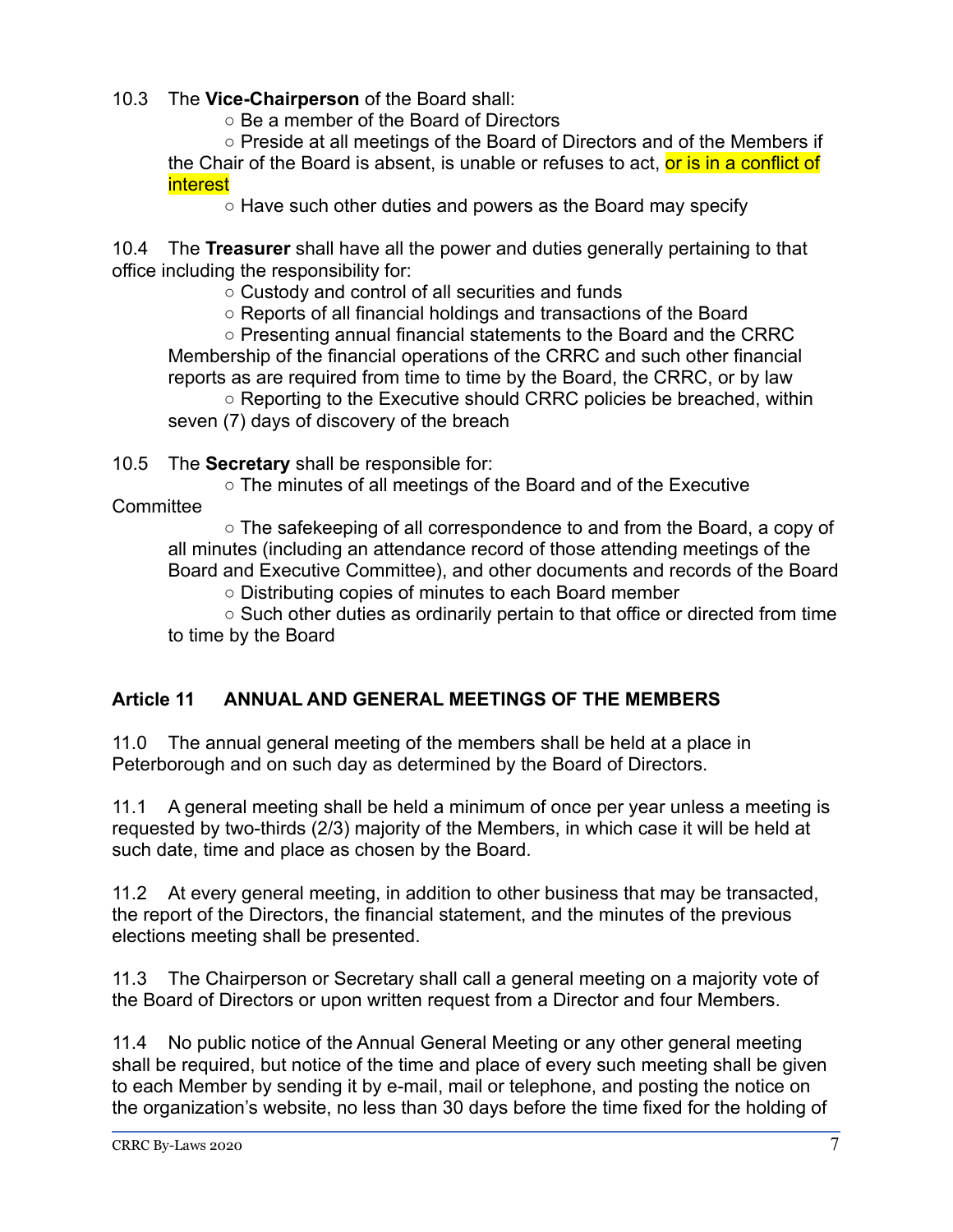such meeting, provided that any meetings of Members may be held at any time and place without such notice if all members of the CRRC are present thereat. At such meeting any business may be transacted which the CRRC at election or general meetings may transact.

#### Quorum of Members

11.5 A quorum for a general meeting and for transaction of any business at such meeting shall be the attendance of at least ten (10) Members.

11.6 The Chair shall postpone the General Meeting if a quorum is not present within one-half (1/2) hour after the set time. If postponed, the meeting is rescheduled for seven (7) days later at the same time and place. If a quorum is not present within one-half (1/2) hour after the set time of the second meeting, the meeting will proceed with the Members in attendance.

# **Article 12 ERRORS OF OMISSION IN NOTICE**

12.0 No accidental omission in giving notice to, or the non-receipt of notice by, any CRRC Member, Director or Officer of any general meeting shall invalidate such meeting or make void any proceedings taken thereat, and any Member may at any time waive notice to any such meeting and may ratify, approve and confirm any or all proceedings taken thereat. For the purpose of sending notice to any Member, Director or Officer, their last address recorded by the CRRC shall be used.

# **Article 13 ADJOURNMENTS**

13.0 Any meeting of the CRRC or of the Directors may be adjourned at any time, notwithstanding that there may not be a quorum present.

# **Article 14 VOTING OF MEMBERS**

14.0 Each Member of the CRRC shall be entitled to one vote at meetings during the current fiscal year.

14.1 At all meetings of members, every question shall be decided by a majority of votes of the eligible voting Members present in person or represented by law. Every question shall be decided in the first instance by a show of hands unless a poll be demanded by any member. Upon a show of hands, every Member having voting rights shall have one vote, and unless a poll be demanded, a declaration by the Chairperson that a resolution has been carried or not carried and an entry to the effect in the minutes of the CRRC shall be admissible in evidence of prima facie proof of the fact without proof of the number or proportion of the votes accorded in favour or against such resolution. The demand for a poll may be withdrawn, but if a poll is demanded and not withdrawn, the question shall be decided by a majority of votes given by the Members present. Such poll shall be taken in such a manner as the Chairperson shall direct, and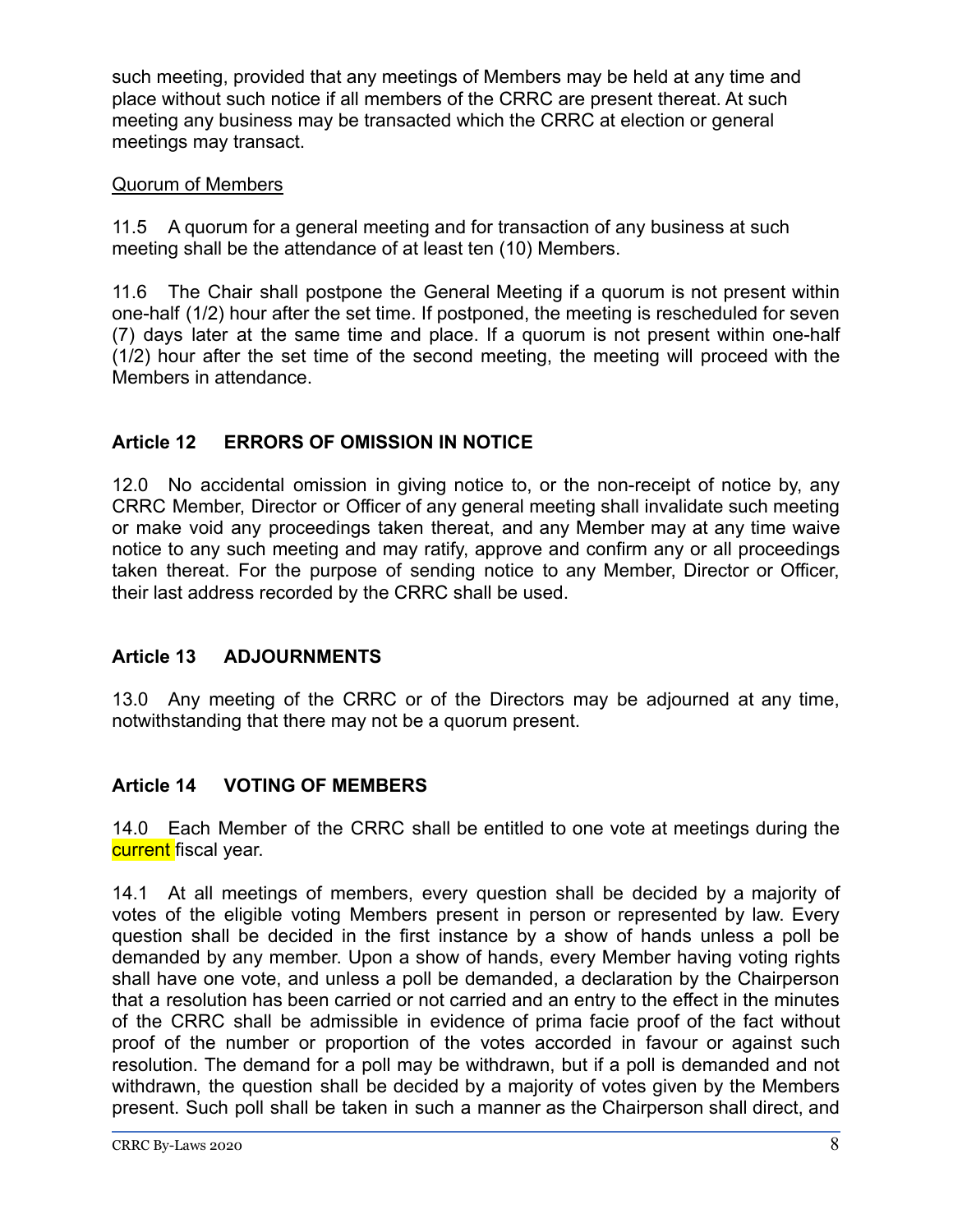the result of such poll shall be deemed the decision of the CRRC. In case of an equality of votes at any general meeting, either upon a show of hands or upon a poll, the Chairperson shall be entitled to a second or casting vote as a final resort following their unsuccessful attempts to achieve consensus on the matter.

#### **Article 15 FINANCIAL YEAR**

15.0 Unless otherwise ordered by the Board of Directors, the fiscal year of the CRRC shall terminate on the 31<sup>st</sup> day of December in each year.

#### **Article 16 SIGNING AUTHORITY**

16.0 Contracts in the ordinary course of the CRRC's operations may be entered to on behalf of the CRRC by any two of the Chairperson, Vice-Chairperson, Secretary or Treasurer, or by any person authorized by the Board, *including the Coordinator*.

16.1 For the purposes of signing cheques, there shall be two signing officers designated by the Board of Directors, any two of whom can sign cheques for the CRRC.

#### **Article 17 BOOKS AND RECORDS**

17.0 The Directors shall ensure that all necessary books and records of the CRRC required by law and by these By-laws are regularly updated and properly kept.

17.1 All minutes, documents and records pertaining to the Board of Directors and the seal of the CRRC shall be kept securely on the physical premises or in the online storage of the CRRC.

#### **Article 18 BY-LAWS, RESOLUTIONS AND AMENDMENTS**

18.0 The By-laws may be repealed or amended if supported by  $\frac{2}{3}$  of the Directors, which shall hold force and effect until it is sanctioned by an affirmative vote of a majority of the Members in attendance at an AGM or special meeting. Notice of the proposed amendments must be included with the 30-days' notice of the meeting.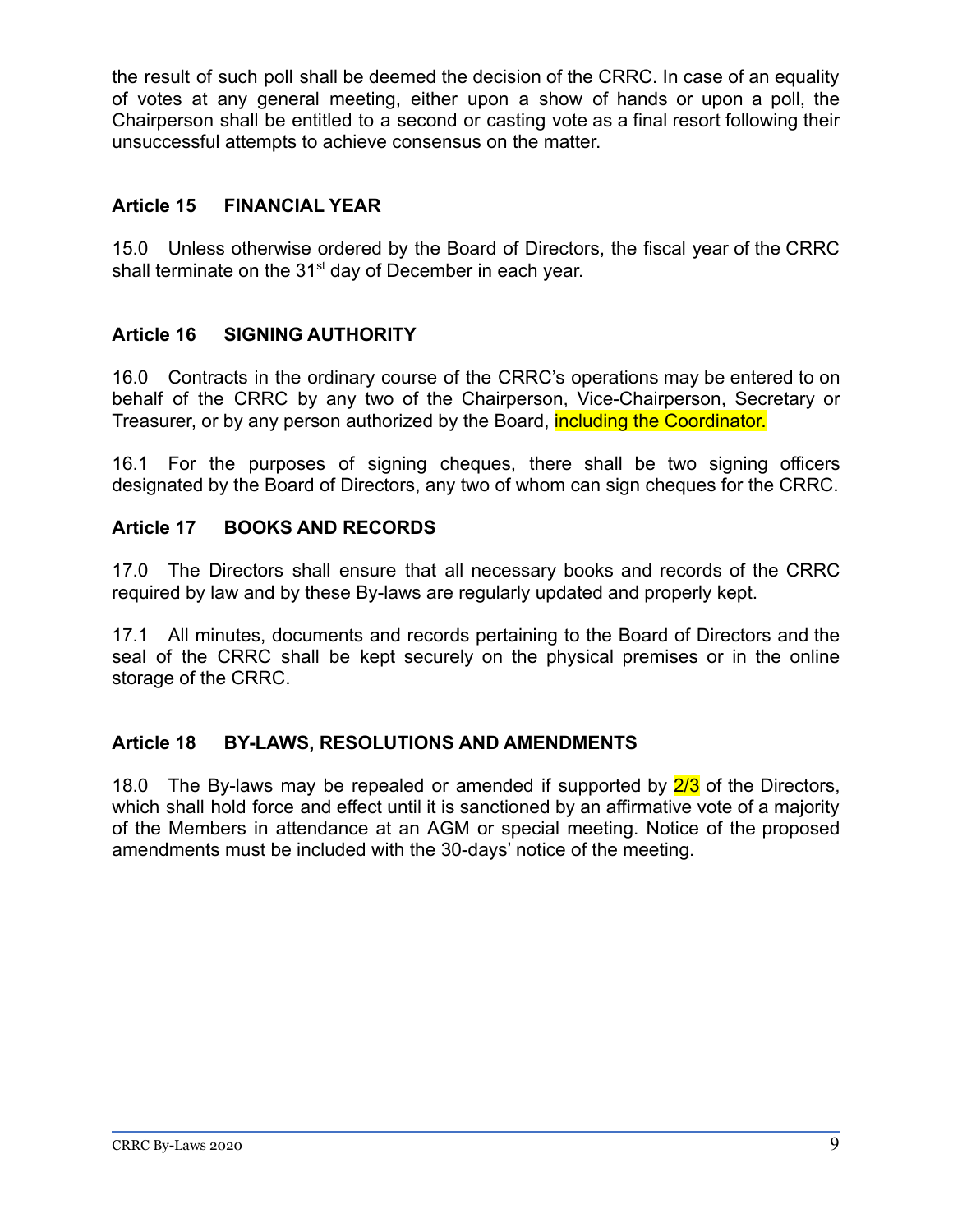19.0 Every Director of the CRRC and their executors, administrators, estate and other legal personal representatives shall, from time to time and at all times, be indemnified and saved harmless, out of the funds of the corporation, from and against:

a) Any liability and all costs, charges and expenses that they sustain or incur in respect of any action, suit or proceeding that is proposed or commences against them for or in respect of the execution of their duties of their office; and

b) All other costs, charges and expenses that they sustain or incur in respect to the CRRC except by their own willful neglect, fraud or dishonesty.

19.1 No Director or Officer of the CRRC shall be liable for the acts, receipts, neglects or defaults by any other Director or Officer or employee, or for joining in any act of conformity, or for any loss, damage or expense happening to the CRRC through the insufficiency or deficiency of title to any property acquired by order of the Board for or on behalf of the CRRC or for the insufficiency or deficiency of any security in or upon which any of the monies of the CRRC shall be invested or for any loss or damage arising from the bankruptcy or insolvency of any person, firm or CRRC with whom any monies, securities or effects shall be lodged or deposited, or for any other loss occasioned by any error, or for any other loss, damage or misfortune whatever which may happen in the execution of the duties of their respective office or trusts or in relation thereto unless the same shall happen by or through their own willful act or default.

19.2 Any act or proceeding of any Director of the Board shall be deemed invalid or ineffective by reason of the subsequent ascertainment of any irregularity in regard to such act or proceeding or the qualifications of such Director(s).

19.3 Directors may rely upon the accuracy of any statement or report prepared by the CRRC's auditors and shall not be responsible or held liable for any loss or damage resulting from acting upon such statement or report.

#### **Article 20 DISSOLVING CRRC**

- The CRRC does not pay any dividends or distribute its property among its Members
- If the CRRC is dissolved, any funds or assets remaining after paying all the debts and two months wages to employees, are to be paid to a non-profit organization within the CRRC's territorial boundaries that has similar objectives to the CRRC
- Members are to select the organization to receive the assets by special resolution. In no event do any Members receive any assets of the CRRC

#### **By-Laws passed by the Board of Directors on:**